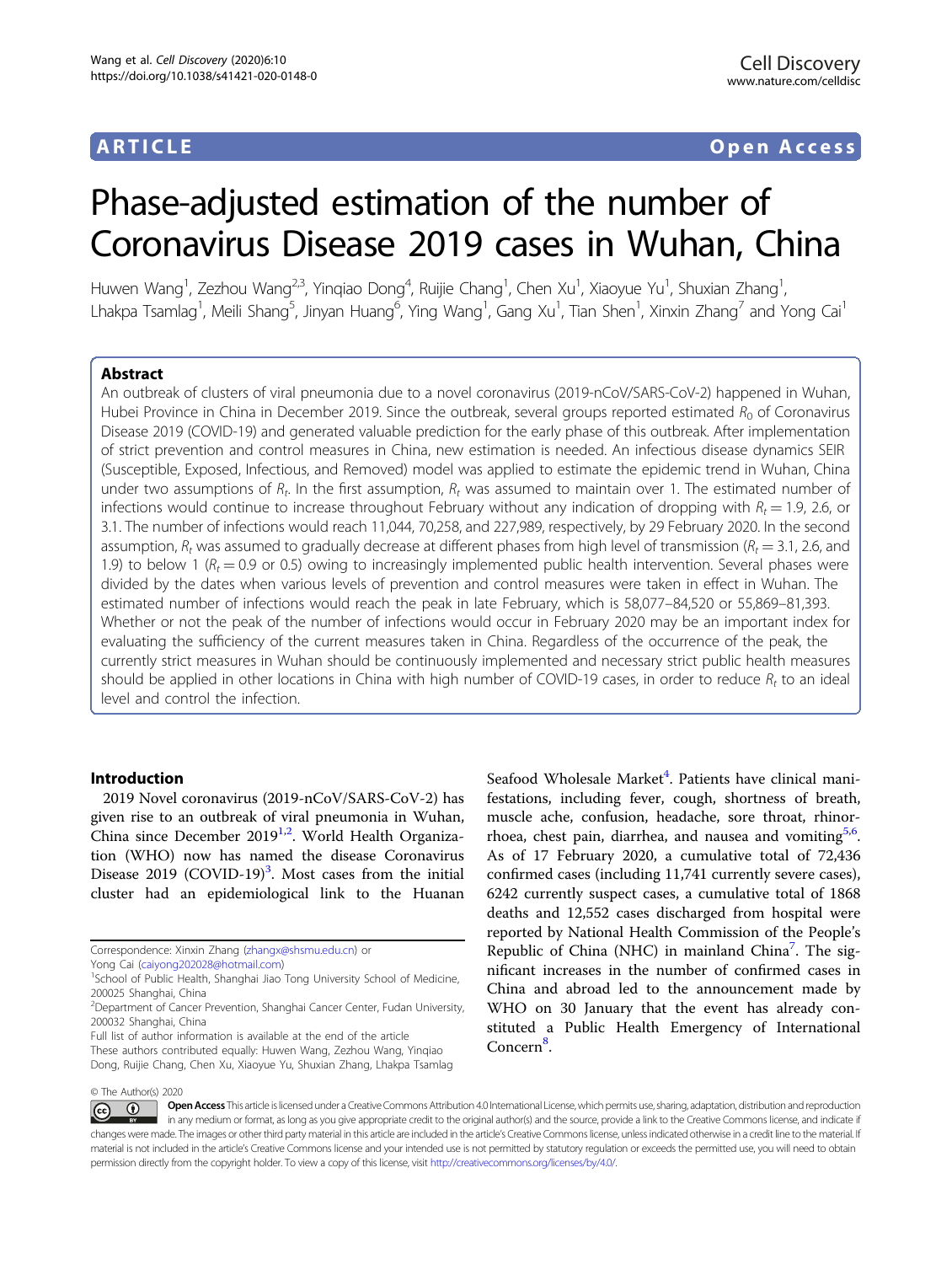The reproduction number,  $R$ , measures the transmissibility of a virus, representing the average number of new infections generated by each infected person, the initial constant of which is called the basic reproduction number,  ${R_0}^9$  ${R_0}^9$ , and the actual average number of secondary cases per infected case at time  $t$  is called effective reproduction number,  $R_t^{10-12}$  $R_t^{10-12}$  $R_t^{10-12}$ .  $R_t$  shows time-dependent variation with the implementation of control measures.  $R > 1$ indicates that the outbreak is self-sustaining unless effective control measures are implemented, while  $R < 1$ indicates that the number of new cases decreases over time and, eventually, the outbreak will stop<sup>[9](#page-6-0)</sup>. Over the past month, several groups reported estimated  $R_0$  of COVID-19 and generated valuable prediction for the early phase of this outbreak. In particular, Imai et al.<sup>[9](#page-6-0)</sup> provided the first estimation, using  $R_0$  of 2.6 and based on the number of cases in China and those detected in other countries. Other authors estimated  $R_0$  to be 3.8<sup>13</sup>, 6.47<sup>14</sup>,  $2.2^{15}$ , and  $2.68^{16}$  $2.68^{16}$  $2.68^{16}$ . These predictions were very alerting and suggestions have been made for very strict public health measures to contain the epidemics.

In response to the outbreak of COVID-19, a series of prompt public health measures have been taken. On 1 January, the Huanan Seafood Wholesale Market was closed in the hope of eliminating zoonotic source of the virus<sup>[5](#page-6-0)</sup>. On 11 January, upon isolation of the viral strain for COVID-19 and establishment of its whole-genome sequences $^{17}$ , reverse transcription-polymerase chain reaction (RT-PCR) reagents were developed and provided to Wuhan, which ensured the fast ascertainment of infection<sup>15</sup>. On 21 January, Emergency Response System was activated to better provide ongoing support to the COVID-19 response $18$ . Ever since the outbreak, the work of intensive surveillance, epidemiological investigations, and isolation of suspect cases gradually improved. Those having had close contacts with infections were asked to receive medical observation and quarantine for  $14 \text{ days}^{19}$  $14 \text{ days}^{19}$  $14 \text{ days}^{19}$ . Travel from and to Wuhan City as well as other mediumsized cities in Hubei Province has been restricted since 23 January  $2020^{20}$  $2020^{20}$  $2020^{20}$ .

The 2019-nCoV/SARS-CoV-2 has at least 79.5% simi-larity in genetic sequence to SARS-CoV<sup>[5](#page-6-0),[17](#page-6-0)</sup>. Riley<sup>[21](#page-6-0)</sup> estimated that 2.7 secondary infections were generated per case on average  $(R_0 = 2.7)$  at the start of the SARS epidemic without controlling. After isolating the patients and controlling the infection by the authority, the value of  $R_t$ for SARS decreased to  $0.25^{22}$ . As Li et al.<sup>[15](#page-6-0)</sup> mentioned, it is possible that subsequent control measures in Wuhan, and elsewhere in mainland China, have reduced transmissibility. A new estimation of the epidemic dynamics taking the unprecedentedly strict prevention and control measures in China into consideration is required to better guide the future prevention decisions.

In this article, we intended to make phase-adjusted estimation of the epidemic trend for the 2019-nCoV / SARS-CoV-2 infection transmission in Wuhan, China under two assumptions of  $R_t$  (maintaining high  $>1$  or gradually decreasing to <1). We hope to depict two types of epidemic dynamics to provide potential evaluation standard for the effects of current prevention and control measures, and to provide theoretical basis for future prevention decisions of the current epidemic in China.

#### Results

# Estimation of the epidemic trend assuming that the prevention and control measures are insufficient in Wuhan, China

Assuming the epidemic continues to develop with  $R_0 =$ 1.[9](#page-6-0), 2.6, and  $3.1<sup>9</sup>$  from 1 December 2019, the number of infections will continue to rise (Fig. [1](#page-2-0)). By the end of February 2020, COVID-19 cases would be 11,044, 70,258, and 227,989 in Wuhan, China with  $R_0 = 1.9$ , 2.6, and 3.1, respectively. Detailed calculation process is included in the Materials and methods section.

# Estimation of the epidemic trend assuming that the prevention and control measures are sufficient in Wuhan, China

The first phase (1 December 2019–23 January 2020): It was the early phase of the epidemic when a few prevention and control measures were implemented. The number of infections in Wuhan, China reached 17,656–25,875 by the end of this phase with  $R_0$  as 3.1.

The second phase (24 January 2020–2 February 2020): From 23 January 2020 on, public transportations to and from Wuhan, as well as public transportation within Wuhan were stopped. While gathering events inside Wuhan was banned, quarantine and isolation were gradually established in Wuhan. The number of infections was 32,061–46,905 by the end of this phase as  $R_t$  decreased to 2.6.

The third phase (3 February 2020–15 February 2020): New infectious disease hospitals and mobile cabin hospitals came into service and many medical and public health teams from other provinces and cities in China arrived in Wuhan. The quarantine and isolation at the community level were further enhanced. The number of infections would reach 53,070-77,390 if  $R_t$  could be reduced sequentially to 1.9.

The fourth phase (from 15 February 2020 on): All of the most restrict public health measures may need a longest incubation period to take effect. If  $R_t$  could be gradually reduced to 0.9 or 0.5 in the fourth phase, the epidemic peaks and inflection points might occur in Wuhan, China on 23 February or 19 February. The number of infections would be 58,077–84,520 or 55,869–81,393 with  $R_t = 0.9$ or 0.5, respectively (Figs. [2](#page-2-0) and [3](#page-3-0)).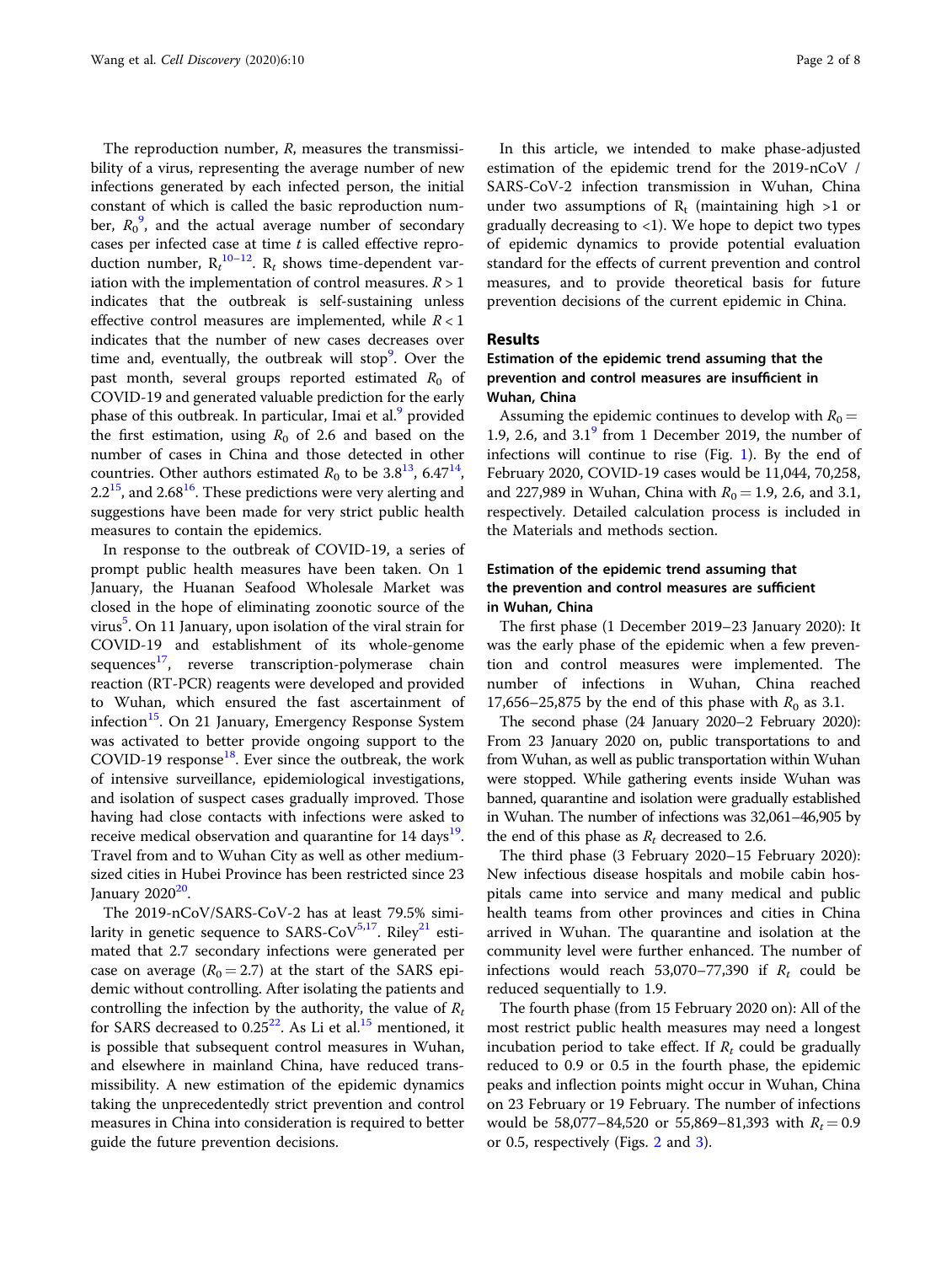<span id="page-2-0"></span>



Our model predicted 2323–3381 deaths in Wuhan, China when we assumed  $R_t$  as 0.9 and the percent of deaths as 4%; 2235–3256 deaths when we assumed  $R_t$  as 0.5 at the fourth phase. An average of 2279–3318 deaths were also estimated (Table [1\)](#page-3-0).

When we assumed  $R_t$  as 0.9 and the percent of deaths 10% based on calculation of case fatality rate (CFR) at early stage of the epidemic<sup>[6](#page-6-0)</sup>, our model predicted 5808–8452 deaths in Wuhan, China; 5587–8139 deaths when we assumed  $R_t$  as 0.5 at the fourth phase. An average of 5697–8296 deaths were also estimated.

# **Discussion**

Estimations of the transmission risk and the epidemic trend of COVID-19 are of great importance because these can arouse the vigilance of the policy makers, health professionals, and the whole society so that enough resources would be mobilized in a speedy and efficient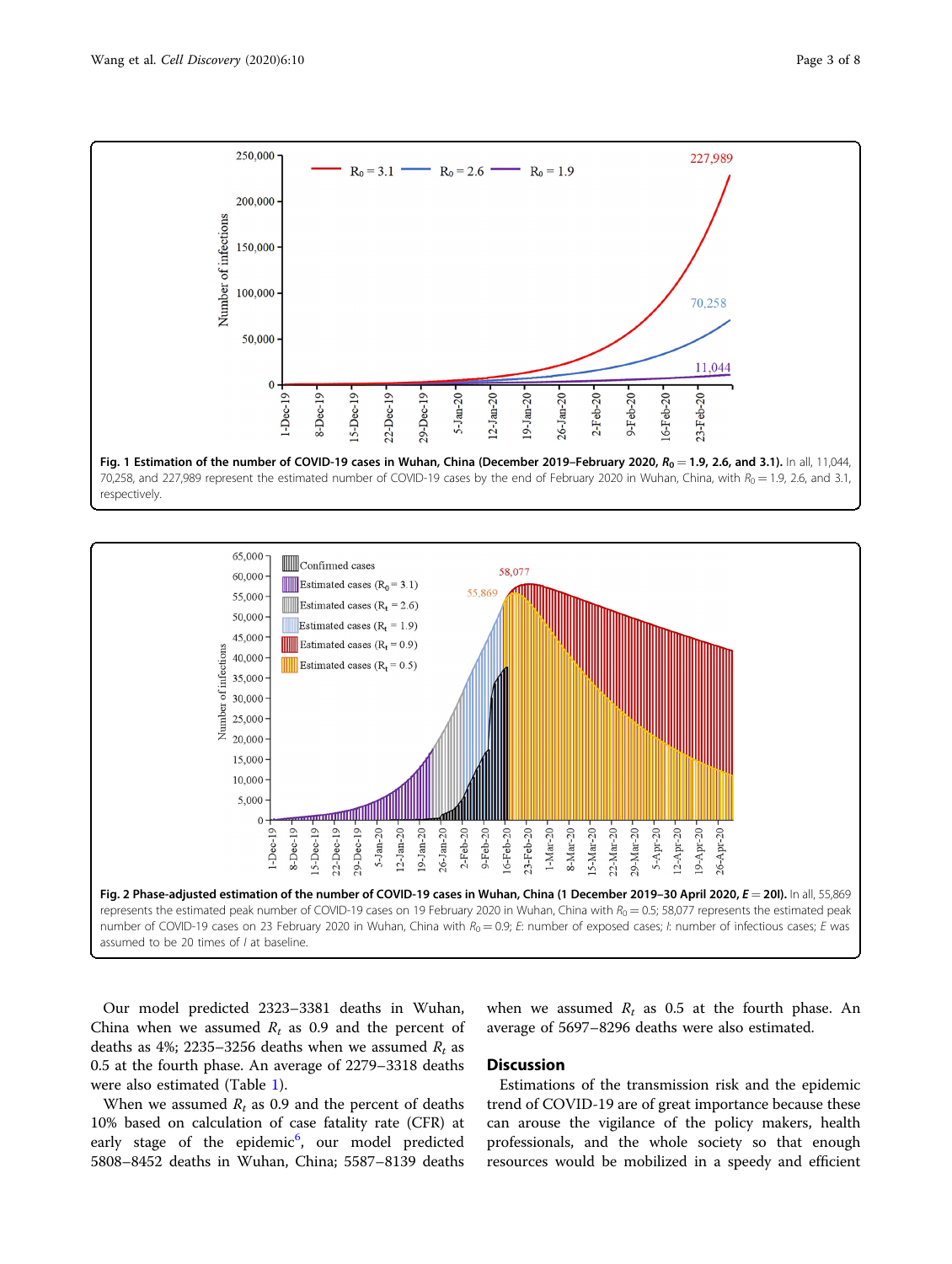<span id="page-3-0"></span>

way for both control and treatment. We estimated the number of infections using SEIR (Susceptible, Exposed, Infectious, and Removed) model under two assumptions of  $R_t$  ( $R_t$  maintaining to be >1 or  $R_t$  gradually decreasing to <1) in the purpose of depicting various possible epidemic trends of COVID-19 in Wuhan, China. Two estimations provide an approach for evaluating the sufficiency of the current measures taken in China, depending on whether or not the peak of the number of infections would occur in February 2020. Assuming the current control measures were ineffective and insufficient, the estimated number of infections would continue to increase throughout February without a peak. On the other hand, assuming the current control measures were effective and sufficient, the estimated number of infections would reach the peak in late February 2020.

According to Read's research<sup>[13](#page-6-0)</sup>,  $R_0$  for COVID-19 outbreak is much higher compared with other emergent coronaviruses. It might be very difficult to contain or control the spreading of this virus. If the prevention and control measures were not sufficient or some new factors occurred (e.g., a large proportion of cases with mild or none symptoms existed in the community; there were more zoonotic sources), the epidemic might continue to develop at a high speed. Therefore, we depicted first the epidemic dynamics of the relatively unsatisfying circumstance based on the  $R_0$  estimated before the unprecedented efforts of China in the containment of the epidemics occurred and the newest documented parameters. The curve continued to go up throughout February without any indication of dropping, indicating the

Table 1 Estimating the number of deaths of COVID-19 cases in Wuhan, China ( $R_t = 0.9$  or 0.5).

|              | $R_t = 0.9$   | $R_t = 0.5$   | Average       |
|--------------|---------------|---------------|---------------|
| Total cases  | 58,077-84,520 | 55,869-81,393 | 56,973-82,957 |
| Deaths (4%)  | 2323-3381     | 2235-3256     | 2279-3318     |
| Deaths (10%) | 5808-8452     | 5587-8139     | 5697-8296     |

The estimated percent of deaths is about  $4-10\%^{6,24}$ .

need for further enhancement of public health measures for containment of the current outbreak.

However, as mentioned by WHO in the statement on 30 January, "it is still possible to interrupt virus spread, provided that countries put in place strong measures to detect disease early, isolate and treat cases, trace contacts, and promote social-distancing measures commensurate with the risk." [8](#page-6-0) Responding to the outbreak, China has taken a series of unprecedentedly strict measures regardless of economic losses, including daily contact with WHO and comprehensive multi-sectoral approaches to fight against the virus and prevent further spread, showing the sense of responsibility of China to its citizens and the whole world. Epidemic information has been released in an open, transparent, responsible, and timely manner home and abroad. Cooperation has been established with other countries and international organizations. These measures have won full recognition of the international community, including WHO. Specifically in Wuhan, in the early phase from beginning of December 2019 to 23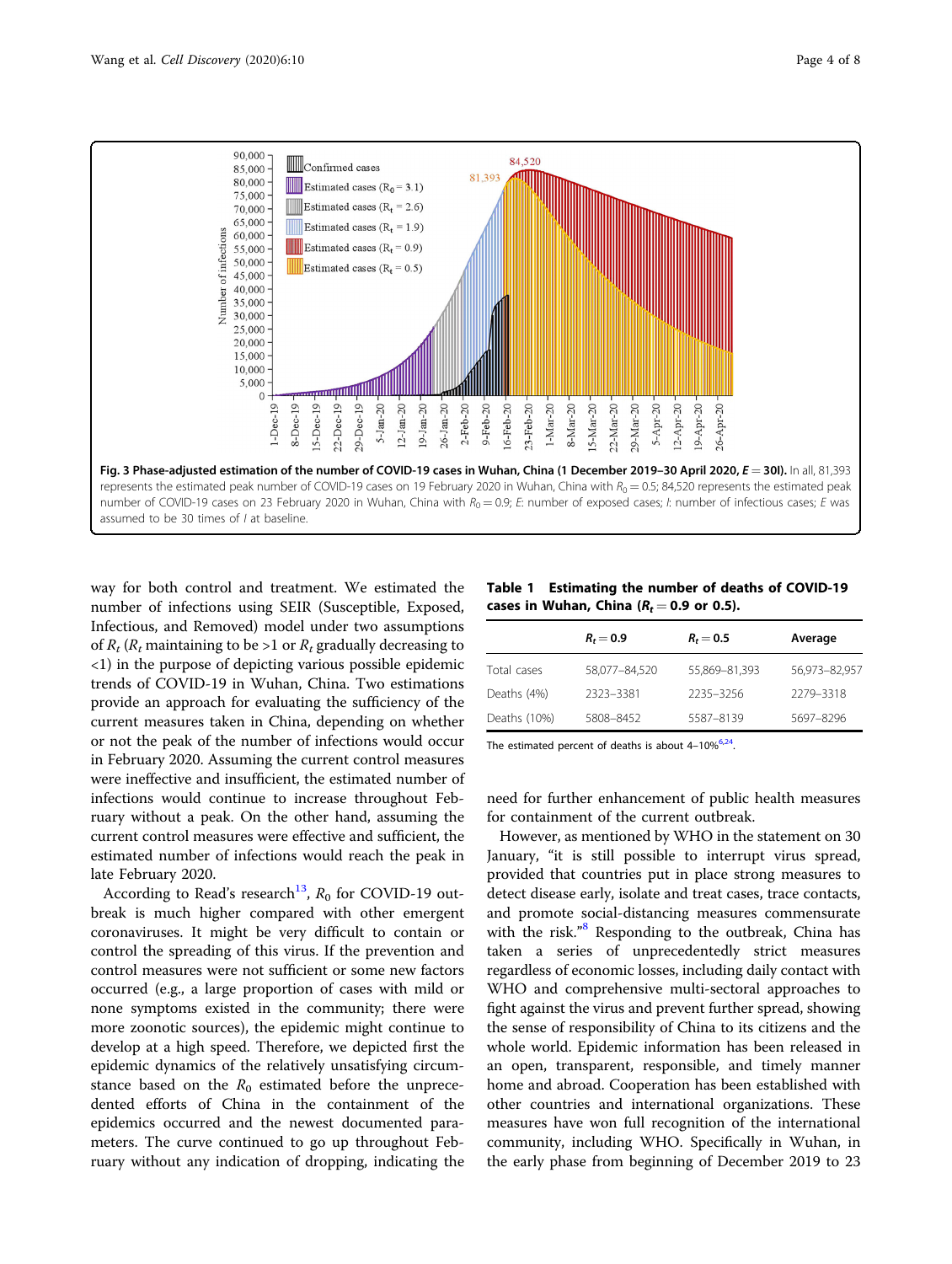January 2020, there was no limitation of population flow and gathering. When the human-to-human transmission was confirmed, an important decision was made to isolate Wuhan from other parts of the country. As a result, since 24 January 2020, all public transports from and to Wuhan, as well as public transports and people's gathering events within Wuhan, were stopped. Since 2 February 2020, strict public health measures were taken to prevent population flow among distinct communities, whereas since 9 February 2020, public health interventions including quarantine of each building in the urban area and each village in the rural area were implemented in order to block the transmission chain among the household. Therefore, strong efforts of authorities and people in Wuhan with the support of the central government and people from all over China, as well as the WHO and the international society, may have gradually braked COVID-19 outbreak.

 $R_t$  is therefore assumed to decrease gradually from 3.1 to 0.5 in Wuhan, China in the current study. The trend of the estimated cases is in accordance with the trend of currently confirmed cases. The relatively big difference in number may be due to the possible existence of a large number of mild and asymptomatic cases and the imperfection of current diagnostic measures. According to NHC, before 12 February 2020, the confirmed cases were diagnosed according to contact history, clinical manifestations, chest X-ray, or computer-assisted tomography (CT) and RT-PCR for COVID-19. Since 12 February 2020, the diagnosis has been mainly based on contact history, clinical manifestation, and imaging evidence of pulmonary lesion suggestive of pneumonia, while viral detection with RT-PCR is still being performed in a part of patients<sup>23</sup>. After the diagnosis method was changed, a large number of cases that were previously missed and piled up for testing were reported in Wuhan, which greatly increased the number of existing cases and made it approaching our estimated number. A peak of the estimated number of infections would occur in late February under this assumption. If the peak does occur in February, the very strong measures China has taken may have already received success in controlling the COVID-19 infection in Wuhan.

The number of deaths in the current study was estimated based on previously reported CFRs. Chen et al.<sup>[6](#page-6-0)</sup> calculated it to be 11% based on 99 cases at the very early stage of the outbreak. This mortality rate might not be representative of the whole patients' population due to the relatively small sample size and scarce knowledge about the virus at early stage. More recently, Yang et al. $^{24}$  estimated the overall adjusted CFR among confirmed patients to be 3.06% with a sample size of 8866. The number of deaths estimated accordingly might be more close to the reality. Our estimation of the number of deaths only provides a possible range based on currently reported CFR. The actual number of deaths might be lower with more mild and asymptomatic

cases being detected and the improvement of clinical care and treatment as the epidemic progresses.

Hubei Province, of which Wuhan is the capital city, accounts for more than 80% of newly confirmed cases all over the country according to NHC daily report. The current epidemic trend in Hubei Province is similar to that in Wuhan City. Considering the high number of confirmed cases in the province, the currently strict measures should be continuously implemented both in Wuhan and other cities in Hubei Province no matter whether the peak of number of infections would occur or not, in order to reduce  $R_t$  to an ideal level and to control the epidemic. Owing to the timely transportation restriction in Hubei Province and other measures, the number of newly confirmed cases remains relatively low and has decreased for 13 days in a row in other provinces, autonomous regions, and municipalities in mainland China outside Hubei Province. However, independent self-sustaining human-to-human spread is estimated to already present in multiple major Chinese cities, including Beijing, Shanghai, Guangzhou, and Shenzhen<sup>[16](#page-6-0)</sup>. In addition, pressure on transmission control caused by the population migration after Spring Festival holidays may occur soon, especially in some densely populated cities $25$ . Necessary strict measures should still be maintained even when the current measures turn out to be effective.

Our study has some limitations. Firstly, the SEIR model was set up based on a number of necessary assumptions. For example, we assumed that no super-spreaders exist in the model, but there is currently no supportive evidence. Secondly, the accuracy of the estimation model depends largely on the accuracy of the parameters it used, such as incubation period. With more precise parameters obtained as the epidemic progresses, our estimation model will also be more precise. Our estimates of the reproductive number from 3.1 to 0.5 are based on previous studies and experience from SARS control. However, this measure may change substantially over the course of this epidemic and as additional data arrives. Besides, using a fixed  $R_t$  value in each phase may incur potential bias because  $R_t$  is essentially a dynamic parameter. Thirdly, these estimated data may not be sustained if unforeseeable factors occurred. For example, if some infections were caused by multiple exposures to animals, these estimates will be exposed to a big uncertainty. Fourthly, the epidemic trend shows great difference between Wuhan and Hubei Province and regions in mainland China outside Hubei Province according to the NHC reported data. It is thus inappropriate to generalize the estimations in Wuhan to regions in mainland China outside Hubei Province. The dynamics model for the other locations in mainland China remains to be developed and specific parameters need to be redefined. Lastly, we do not provide model fit information in the current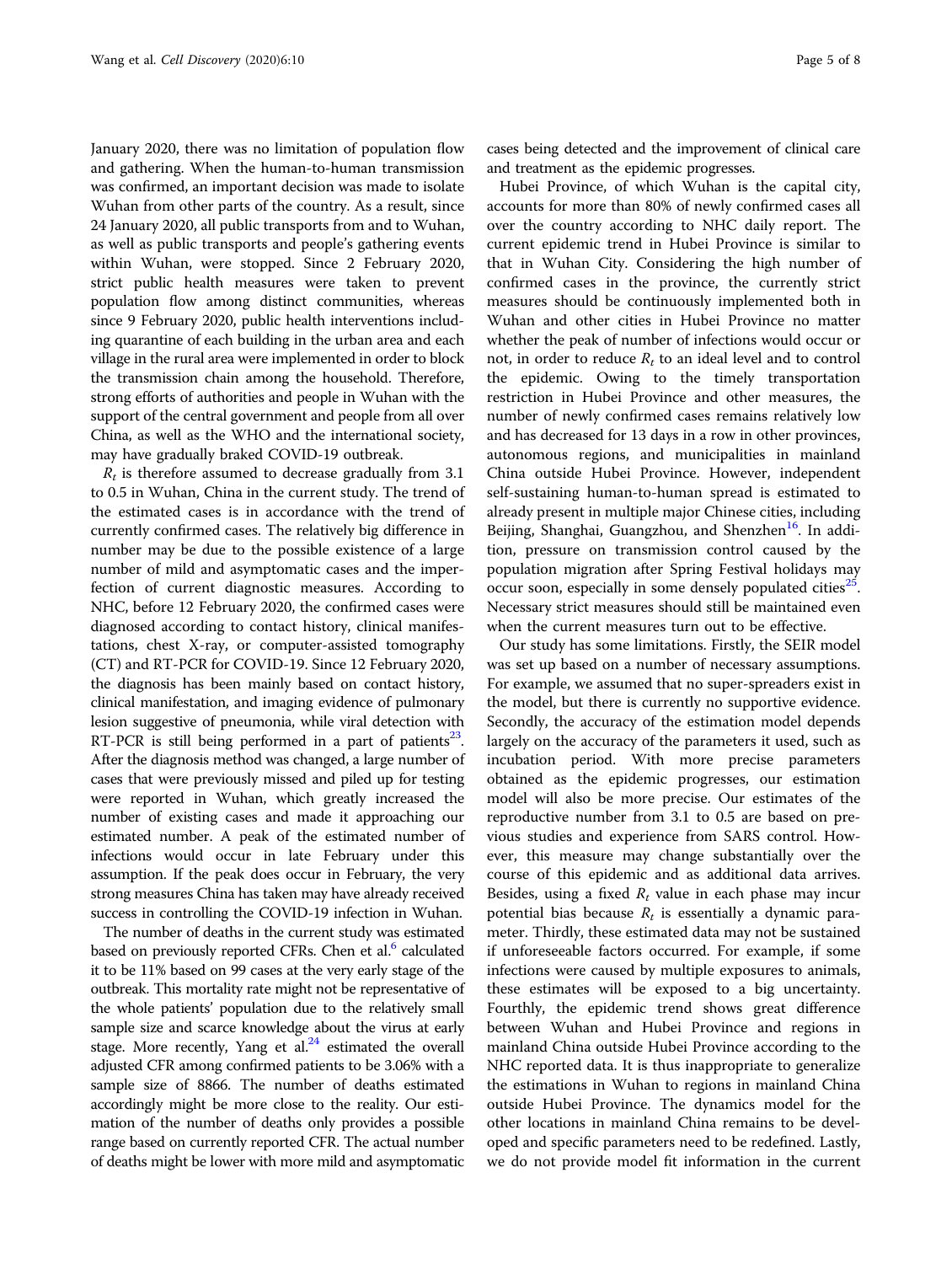study. SEIR model is a prediction model forecasting the number of infections in the future. The data corresponding to actual situation in the future cannot be determined and this makes model fitting almost impossible during the outbreak. We would carry out model fitting according to the real data in pace with more information and knowledge about the characteristics of COVID-19 and the epidemics in the future.

Despite the limitations mentioned above, the current study is the first to provide estimation for epidemic trend after strict prevention and control measures were implemented in China. Whether current prevention and control measures are sufficient or not may be evaluated through the occurrence of the infection number peak in February. Rigorous measures should still be maintained even when the current measures turn out to be effective by the end of February to prevent further spread of the virus.

# Materials and methods

#### Model

We employed an infectious disease dynamics model (SEIR model) for the purpose of modeling and predicting the number of COVID-19 cases in Wuhan, China. The model is a classic epidemic method to analyze the infectious disease, which has a definite latent period, and has proved to be predictive for a variety of acute infectious diseases in the past such as Ebola and  $SARS^{22,26-31}$  $SARS^{22,26-31}$  $SARS^{22,26-31}$  $SARS^{22,26-31}$  $SARS^{22,26-31}$  $SARS^{22,26-31}$ . Application of the mathematical model is of great guiding significance to assess the impact of isolation of symptomatic cases as well as observation of asymptomatic contact cases and to promote evidence-based decisions and policy.

We assumed no new transmissions from animals, no differences in individual immunity, the time-scale of the epidemic is much faster than characteristic times for demographic processes (natural birth and death), and no differences in natural births and deaths. In this model, individuals are classified into four types: susceptible (S; at risk of contracting the disease), exposed (E; infected but not yet infectious), infectious (I; capable of transmitting the disease), and removed  $(R;$  those who recover or die from the disease). The total population size  $(N)$  is given by  $N =$  $S + E + I + R$ . It is assumed that susceptible individuals who have been infected first enter a latent (exposed) stage, during which they may have a low level of infectivity. The differential equations of the SEIR model are given as: $32,33$ 

$$
dS/dt = -\beta SI/N,
$$
  
\n
$$
dE/dt = \beta SI/N - \sigma E,
$$
  
\n
$$
dI/dt = \sigma E - \gamma I,
$$
  
\n
$$
dR/dt = \gamma I,
$$
  
\n
$$
\beta = R_0 \gamma,
$$

where  $\beta$  is the transmission rate,  $\sigma$  is the infection rate calculated by the inverse of the mean latent period, and  $\gamma$  is the recovery rate calculated by the inverse of infectious period.

R software (version 3.6.2) was applied for all the calculations and estimates in the current study.

### Data collection and parameter values

# Estimation of the epidemic trend assuming the prevention and control measures are insufficient

We first estimated the epidemic trend in Wuhan, China assuming the current prevention and control measures are insufficient. In this process, S was assumed to be the population of Wuhan City  $(11 \text{ million})^{15,34}$  $(11 \text{ million})^{15,34}$  $(11 \text{ million})^{15,34}$ . The initial assumed number of cases caused by zoonotic exposure was 40  $(I)$  according to Imai et al.'s<sup>[9](#page-6-0)</sup> estimation. We proposed  $E$  at 20 times of  $I$  in accordance with Read et al.<sup>13</sup>. R was set as 0.  $\sigma$  was set as 1/5.2 according to the latest article by Li et al.<sup>15</sup>, which calculated the mean incubation period of COVID-19 to be 5.2 days. Chen et al.<sup>[6](#page-6-0)</sup> calculated the average hospitalization period of 31 discharged patients to be  $12.39 \pm 4.77$  days. Yang et al.<sup>[24](#page-6-0)</sup> calculated the median time from disease onset to diagnosis among confirmed patients to be 5. γ was accordingly set as  $1/18$  (ceiling of  $12.39 \pm 5$  is 18).  $R_0$  was chosen based on Imai et al.'s<sup>[9](#page-6-0)</sup> estimation 2.6 (1.9-3.1) assuming 4000 (1000–9700) infections as of 18 January.

# Estimation of the epidemic trend assuming the prevention and control measures are sufficient

This section discussed the scenario where the current prevention and control measures are sufficient. The set of S, E, I, R,  $\sigma$ , and  $\gamma$  is the same as the first section except that we also explored the model with  $E$  at 30 times of  $I$  to provide a possible range of number of infections. The absence of fever in COVID-19 cases is more frequent than in SARS-CoV and MERS-CoV infection<sup>[35](#page-7-0)</sup>. Such patients may be missed since the current surveillance case definition focused mainly on fever detection. Accordingly, the possibility of  $E$  at 30 times of  $I$  cannot be excluded.

 $R_0$  in this section was chosen by phases. The first phase ranges from 1 December 2019 to 23 January 2020 and can be regarded as the early phase of the epidemic when a few prevention and control measures were implemented.  $R_0$ was set as 3.1 consistent with Imai et al.'s $9$  estimation of high transmission level. On 23 January 2020, airplanes, trains, and other public transportation within the city were restricted and other prevention and control measures such as quarantine and isolation were gradually established in Wuhan<sup>[20](#page-6-0)</sup>. So, the second phase began on  $24$ January and  $R_t$  was set as 2.6 consistent with Imai et al.'s<sup>[9](#page-6-0)</sup> estimation of moderate transmission level. Second February was the last day of the extended Spring Festival holiday and Chinese authorities mobilized more medical resources to support Wuhan ever since<sup>36</sup>. The newly constructed hospital "Huoshenshan" came into service on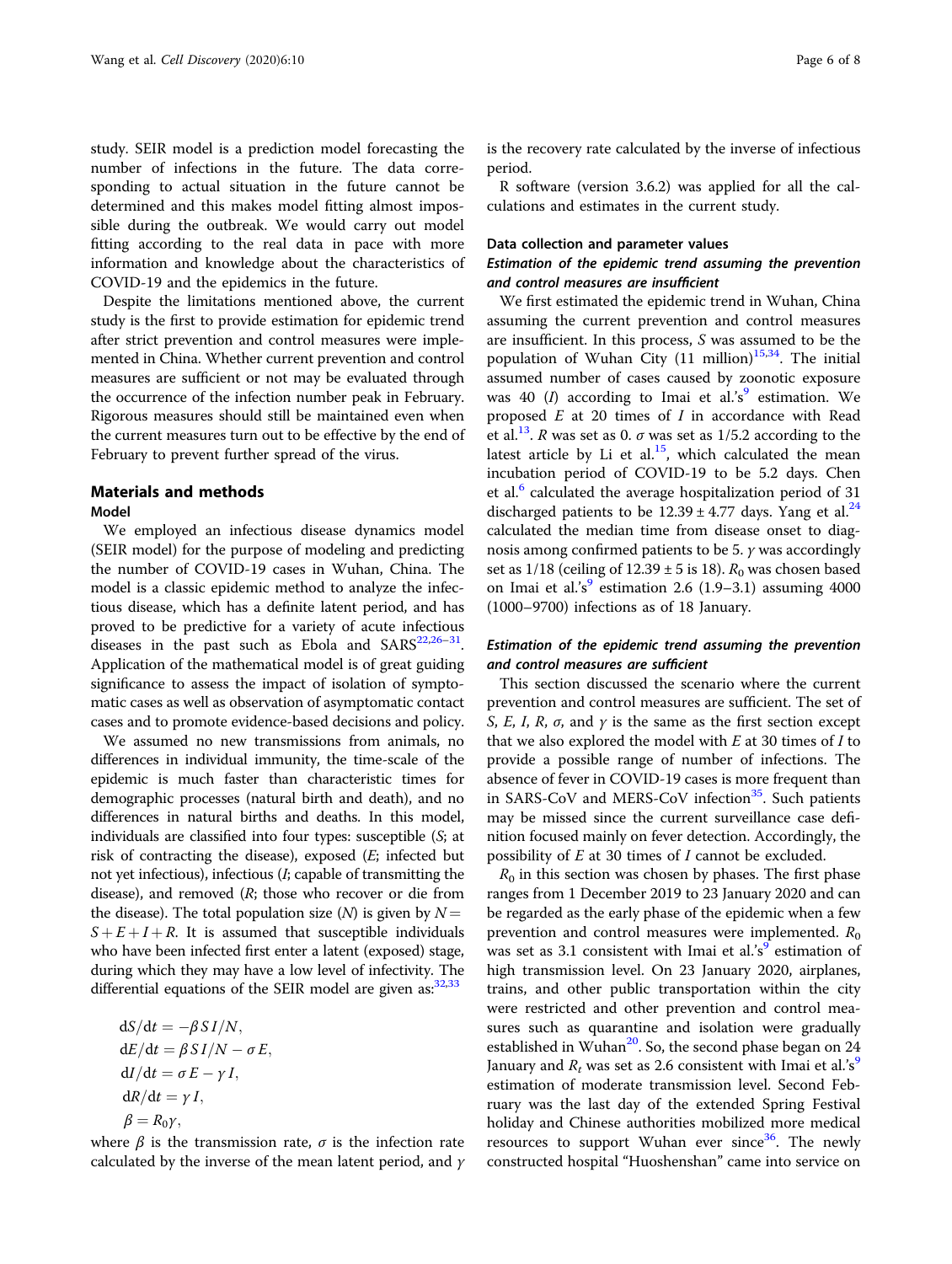<span id="page-6-0"></span>this day $37$  and "Leishenshan," mobile cabin hospitals several days later<sup>[38](#page-7-0)</sup>. Also, more and more medical teams arrived in Wuhan. So the third phase began on 3 February and  $R_t$  was set as 1.9 consistent with Imai et al.'s<sup>9</sup> estimation of low transmission level. All of these measures may need one longest incubation period to take effect. So, the last phase began on 16 February and  $R_t$  was set as 0.9 and 0.5, respectively, assuming the prevention and control measures are sufficient and effective to depict two different levels of effect of the measures in reducing transmission probability.

#### Acknowledgements

This work is funded by Medicine and Engineering Interdisciplinary Research Fund of Shanghai Jiao Tong University (YG2020YQ06), the National Key Research and Development Project (2018YFC1705100, 2018YFC1705103), and the National Natural Science Foundation of China (71673187), which had no role in study design, data collection, data analysis, data interpretation, or writing of the report. We acknowledge all health-care workers involved in the diagnosis and treatment of patients all around China. We thank National Health Commission of the People's Republic of China for coordinating data collection for patients with COVID-19 infection.

#### Author details

<sup>1</sup>School of Public Health, Shanghai Jiao Tong University School of Medicine, 200025 Shanghai, China. <sup>2</sup>Department of Cancer Prevention, Shanghai Cancer Center, Fudan University, 200032 Shanghai, China. <sup>3</sup>Department of Oncology, Shanghai Medical College, Fudan University, 200032 Shanghai, China. 4 Department of Environmental and Occupational Health, School of Public Health, China Medical University, 110122 Shenyang, China. <sup>5</sup>Sanlin Community Health Service Center, 200124 Shanghai, China. <sup>6</sup>State Key Laboratory of Medical Genomics, Shanghai Institute of Hematology, National Research Center for Translational Medicine (Shanghai), Rui-Jin Hospital, Shanghai Jiao Tong University School of Medicine, 200025 Shanghai, China. <sup>7</sup>Research Laboratory of Clinical Virology, National Research Center for Translational Medicine (Shanghai), Rui-Jin Hospital, and Rui-Jin Hospital North, Shanghai Jiao Tong University School of Medicine, 200025 Shanghai, China

#### Author contributions

Y.C., X.Z., H.W., Z.W., and Y.D. had the idea for and designed the study and had full access to all data in the study and take responsibility for the integrity of the data and the accuracy of the data analysis. Y.C., H.W., Z.W., Y.D., R.C., S.Z., C.X., L. T., and X.Y. contributed to writing of the manuscript. H.W., Y.C., J.H., G.X., T.S., Y. W., and X.Z. contributed to critical revision of the report. Y.C., X.Z., H.W., Z.W., Y. D., M.S., R.C., S.Z., C.X., L.T., G.X., T.S., Y.W., and X.Y. contributed to the statistical analysis. All authors contributed to data acquisition, data analysis, or data interpretation, and reviewed and approved the final version.

#### Conflict of interest

The authors declare that they have no conflict of interest.

#### Publisher's note

Springer Nature remains neutral with regard to jurisdictional claims in published maps and institutional affiliations.

#### Received: 12 February 2020 Accepted: 17 February 2020 Published online: 24 February 2020

#### References

1. Chan, J. F. et al. A familial cluster of pneumonia associated with the 2019 novel coronavirus indicating person-to-person transmission: a study of a family cluster. Lancet (London, England). [https://doi.org/10.1016/s0140-6736](https://doi.org/10.1016/s0140-6736(20)30154-9) [\(20\)30154-9](https://doi.org/10.1016/s0140-6736(20)30154-9) (2020).

- 2. World Health Organization. Pneumonia of unknown cause—China. [https://www.who.int/csr/don/05-january-2020-pneumonia-of-unkown](https://www.who.int/csr/don/05-january-2020-pneumonia-of-unkown-cause-china/en/)[cause-china/en/.](https://www.who.int/csr/don/05-january-2020-pneumonia-of-unkown-cause-china/en/)
- 3. WHO. Novel Coronavirus(2019-nCoV) Situation Report—22. [https://www.who.](https://www.who.int/docs/default-source/coronaviruse/situation-reports/20200211-sitrep-22-ncov.pdf?sfvrsn=fb6d49b1_2) [int/docs/default-source/coronaviruse/situation-reports/20200211-sitrep-22](https://www.who.int/docs/default-source/coronaviruse/situation-reports/20200211-sitrep-22-ncov.pdf?sfvrsn=fb6d49b1_2) [ncov.pdf?sfvrsn](https://www.who.int/docs/default-source/coronaviruse/situation-reports/20200211-sitrep-22-ncov.pdf?sfvrsn=fb6d49b1_2)=fb6d49b1\_2.
- 4. World Health Organization. Novel Coronavirus—China. [https://www.who.int/](https://www.who.int/csr/don/12-january-2020-novel-coronavirus-china/en/) [csr/don/12-january-2020-novel-coronavirus-china/en/](https://www.who.int/csr/don/12-january-2020-novel-coronavirus-china/en/).
- 5. Hui, D. S. et al. The continuing 2019-nCoV epidemic threat of novel coronaviruses to global health—the latest 2019 novel coronavirus outbreak in Wuhan, China. Int. J. Infect. Dis. 91, 264-266 (2020).
- 6. Chen, N. et al. Epidemiological and clinical characteristics of 99 cases of 2019 novel coronavirus pneumonia in Wuhan, China: a descriptive study. Lancet [https://doi.org/10.1016/S0140-6736\(20\)30211-7.](https://doi.org/10.1016/S0140-6736(20)30211-7)
- 7. Commission; CNH. Update on the Incidence of Pneumonia with Novel Coronavirus Infection (in Chinese). [http://www.nhc.gov.cn/xcs/yqtb/list\\_gzbd.shtml](http://www.nhc.gov.cn/xcs/yqtb/list_gzbd.shtml) (2020).
- 8. WHO. Statement on the Second Meeting of the International Health Regulations (2005) Emergency Committee Regarding the Outbreak of Novel Coronavirus (2019-nCoV). [https://www.who.int/news-room/detail/30-01-2020-statement](https://www.who.int/news-room/detail/30-01-2020-statement-on-the-second-meeting-of-the-international-health-regulations-(2005)-emergency-committee-regarding-the-outbreak-of-novel-coronavirus-(2019-ncov))[on-the-second-meeting-of-the-international-health-regulations-\(2005\)](https://www.who.int/news-room/detail/30-01-2020-statement-on-the-second-meeting-of-the-international-health-regulations-(2005)-emergency-committee-regarding-the-outbreak-of-novel-coronavirus-(2019-ncov)) [emergency-committee-regarding-the-outbreak-of-novel-coronavirus-\(2019](https://www.who.int/news-room/detail/30-01-2020-statement-on-the-second-meeting-of-the-international-health-regulations-(2005)-emergency-committee-regarding-the-outbreak-of-novel-coronavirus-(2019-ncov)) [ncov\).](https://www.who.int/news-room/detail/30-01-2020-statement-on-the-second-meeting-of-the-international-health-regulations-(2005)-emergency-committee-regarding-the-outbreak-of-novel-coronavirus-(2019-ncov))
- 9. Imai, N. et al. Report 3: Transmissibility of 2019-nCoV. [https://www.imperial.ac.](https://www.imperial.ac.uk/mrc-global-infectious-disease-analysis/news&nobreak;wuhan-coronavirus/) [uk/mrc-global-infectious-disease-analysis/news](https://www.imperial.ac.uk/mrc-global-infectious-disease-analysis/news&nobreak;wuhan-coronavirus/)–wuhan-coronavirus/ (2020).
- 10. Haydon, D. T. et al. The construction and analysis of epidemic trees with reference to the 2001 UK foot-and-mouth outbreak. Proc. R. Soc. Ser. B 270, 121–127 (2003).
- 11. Wallinga, J. & Teunis, P. Different epidemic curves for severe acute respiratory syndrome reveal similar impacts of control measures. Am. J. Epidemiol. 160, 509–516 (2004).
- 12. Nishiura, H., Schwehm, M., Kakehashi, M. & Eichner, M. Transmission potential of primary pneumonic plague: time inhomogeneous evaluation based on historical documents of the transmission network. J. Epidemiol. Community Health (1979-) 60, 640-645 (2006).
- 13. Read, J. M., Bridgen, J. R. E., Cummings, D. A. T., Ho, A. & Jewell, C. P. Novel coronavirus 2019-nCoV: early estimation of epidemiological parameters and epidemic predictions. medrxiv. [https://www.medrxiv.org/content/10.1101/](https://www.medrxiv.org/content/10.1101/2020.01.23.20018549v1.full.pdf) [2020.01.23.20018549v1.full.pdf](https://www.medrxiv.org/content/10.1101/2020.01.23.20018549v1.full.pdf) (2020).
- 14. Tang, B. et al. *Estimation of the Transmission Risk of 2019-nCov and Its Impli*cation for Public Health Interventions (2020).
- 15. Li, Q. et al. Early transmission dynamics in Wuhan, China, of novel coronavirus–infected pneumonia. N. Engl. J. Med. [https://doi.org/10.1056/](https://doi.org/10.1056/NEJMoa2001316) [NEJMoa2001316](https://doi.org/10.1056/NEJMoa2001316) (2020).
- 16. Wu, J. T., Leung, K. & Leung, G. M. Nowcasting and forecasting the potential domestic and international spread of the 2019-nCoV outbreak originating in Wuhan, China: a modelling study. Lancet. [https://doi.org/10.1016/S0140-6736](https://doi.org/10.1016/S0140-6736(20)30260-9) [\(20\)30260-9](https://doi.org/10.1016/S0140-6736(20)30260-9) (2020).
- 17. Zhou, P. et al. A pneumonia outbreak associated with a new coronavirus of probable bat origin. Nature. <https://doi.org/10.1038/s41586-020-2012-7> (2020).
- 18. CDC; C. 2019 Novel Coronavirus (2019-nCoV), Wuhan, China. [https://www.cdc.](https://www.cdc.gov/coronavirus/2019-nCoV/summary.html) [gov/coronavirus/2019-nCoV/summary.html](https://www.cdc.gov/coronavirus/2019-nCoV/summary.html) (2020).
- 19. Commission; CNH. Prevention and Control Plan for New Coronavirus-Infected Pneumonia (Version 3) (in Chinese). [http://www.nhc.gov.cn/jkj/s7923/202001/](http://www.nhc.gov.cn/jkj/s7923/202001/470b128513fe46f086d79667db9f76a5.shtml) [470b128513fe46f086d79667db9f76a5.shtml](http://www.nhc.gov.cn/jkj/s7923/202001/470b128513fe46f086d79667db9f76a5.shtml) (2020).
- 20. Notice on Wuhan Novel Coronavirus Infection of Pneumonia Epidemic Prevention and Control. [http://www.gov.cn/xinwen/2020-01/23/content\\_5471751.htm](http://www.gov.cn/xinwen/2020-01/23/content_5471751.htm) (2020).
- 21. Riley, S. Transmission dynamics of the etiological agent of SARS in Hong Kong: impact of public health interventions. Science 300, 1961-1966 (2003).
- 22. Chen, S. C., Chang, C.-F. & Liao, C.-M. Predictive models of control strategies involved in containing indoor airborne infections. Indoor Air 16, 469-481  $(2006)$
- 23. Update on 2019-nCoV cases in Hubei Province. [http://wjw.hubei.gov.cn/bmdt/](http://wjw.hubei.gov.cn/bmdt/ztzl/fkxxgzbdgrfyyq/xxfb/202002/t20200213_2025580.shtml) [ztzl/fkxxgzbdgrfyyq/xxfb/202002/t20200213\\_2025580.shtml.](http://wjw.hubei.gov.cn/bmdt/ztzl/fkxxgzbdgrfyyq/xxfb/202002/t20200213_2025580.shtml)
- 24. Yang, Y. et al. Epidemiological and clinical features of the 2019 novel coronavirus outbreak in China. medRxiv. [https://doi.org/10.1101/2020.](https://doi.org/10.1101/2020.02.10.20021675) [02.10.20021675](https://doi.org/10.1101/2020.02.10.20021675) (2020).
- Xu, B., Tian, H., Sabel, C. E. & Xu, B. Impacts of road traffic network and socioeconomic factors on the diffusion of 2009 pandemic influenza A (H1N1)